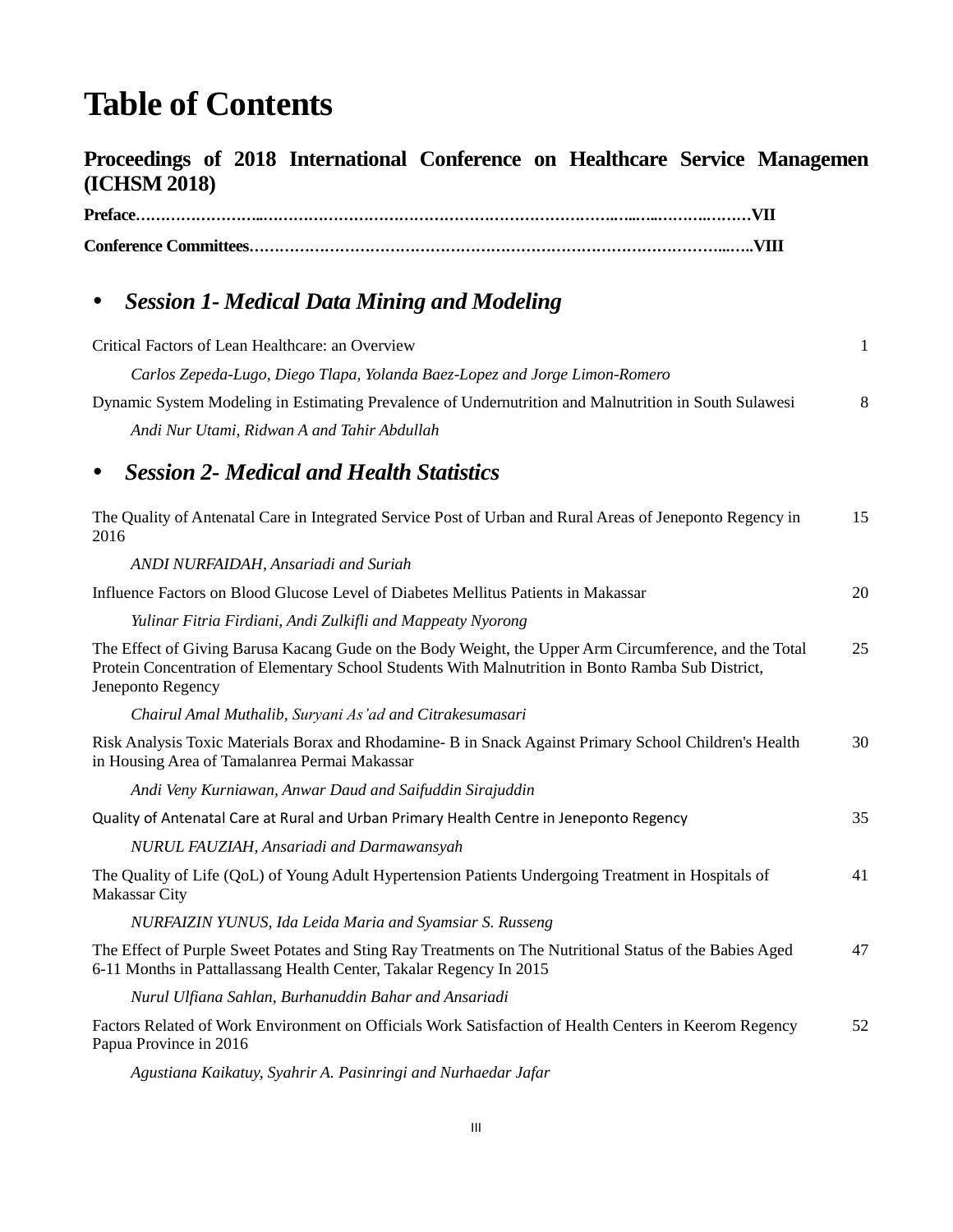| Relationship Analysis Between Staphylococcus and Pseudomonas Bacteria in Air and Nosocomial Infection<br>Incident Potential in Intensive Care Unit Room of Dr. Wahidin Sudirohusodo Central General Hospital | 57  |
|--------------------------------------------------------------------------------------------------------------------------------------------------------------------------------------------------------------|-----|
| Owildan Wisudawan B, Anwar Daud and Atjo Wahyu                                                                                                                                                               |     |
| Analysis of Indoor Air Quality with Lung Capacity of the Residents Living on Abdullah Daeng Sirua Street<br>of Makassar                                                                                      | 62  |
| Putri Nur Rahmah, Anwar Daud and Veni Hadju                                                                                                                                                                  |     |
| Relationship Between Hormonal Contraception Use with Age of Menopause Among Elderly at Posyandu<br>Sidodadi Village Wonomulyo Subdistrict Polewali Mandar District                                           | 68  |
| Raodah, Masni and Ridwan M.Thaha                                                                                                                                                                             |     |
| Relationship Between Women Empowerment and the Use of Contraception in Pasarwajo Distric of Buton<br>Regency                                                                                                 | 73  |
| Wa Ode Dita Arliana, Masni and Anwar Daud                                                                                                                                                                    |     |
| Correlation Between Life Style and Dyslipidemia with Impaired Fasting Blood Sugar in State Junior High<br>School and State Senior High School Having Central Obesity                                         | 78  |
| Ijah Rahayu, Veni Hadju and Ridwan M. Thaha                                                                                                                                                                  |     |
| Correlation Between the Exclusive Breastfeeding and THE Duration of the Amenorhoa Lactation at the<br>Work Region of North Galesong Community Health Center                                                  | 83  |
| Anisa Fitrianti, Syahrir A. Pasinringi and Nurhaedar Jafar                                                                                                                                                   |     |
| Correlation Between Nutritional Behavior and Lipid Profile and Fasting Blood Sugar of State secondary<br>school Teachers Having Central Obesity in Makassar City                                             | 87  |
| Nikmah Saro, Veni Hadju and Atjo Wahyu                                                                                                                                                                       |     |
| An Analysis of the Mine Dust Exposure Risk and Other Risks for Tuberculosis Suspects Among the Workers<br>of the People's Gold Mine in Poboya Village, Palu City                                             | 92  |
| Dilla Srikandi Syahadat, Ida Leida Maria and Anwar                                                                                                                                                           |     |
| Counseling Quality of Danger Signs Pregnancy in Work Region or Rural and Urban Primary Health Center<br>District Jeneponto                                                                                   | 99  |
| Hafidah Amiruddin, Ansariadi and Sukri Palutri                                                                                                                                                               |     |
| The Spatial Pattern and Risking Factors of Leprosy Incident in Barru Regency in 2013-2015                                                                                                                    | 105 |
| Handayani, Anwar and Muh. Tahir Abdullah                                                                                                                                                                     |     |
| Risk Factors of the Occurance of Decompression Sickness Among Fishermen Community to Traditional<br>Divers of Saponda Island Konawe Regency Southeast Sulawesi Province in 2016                              | 113 |
| Jusmawati, A. Arsunan Arsin and Furgaan Naiem                                                                                                                                                                |     |
| Correlation Between Life Style and Dyslipidemia of Teacher Secondary School with Central Obesity in<br>Makassar City 2016                                                                                    | 117 |
| Masdiana, Burhanuddin Bahar and Masni                                                                                                                                                                        |     |
| Association of Nutritional Status with Anemia on Malaria Patient with Dihydroartemisinin Pippperaquine<br>Treatment in Southwest Sumba 2015                                                                  | 125 |
| Renni Meliahsari, Nurpudji A. Taslim and Citrakesumasari                                                                                                                                                     |     |

IV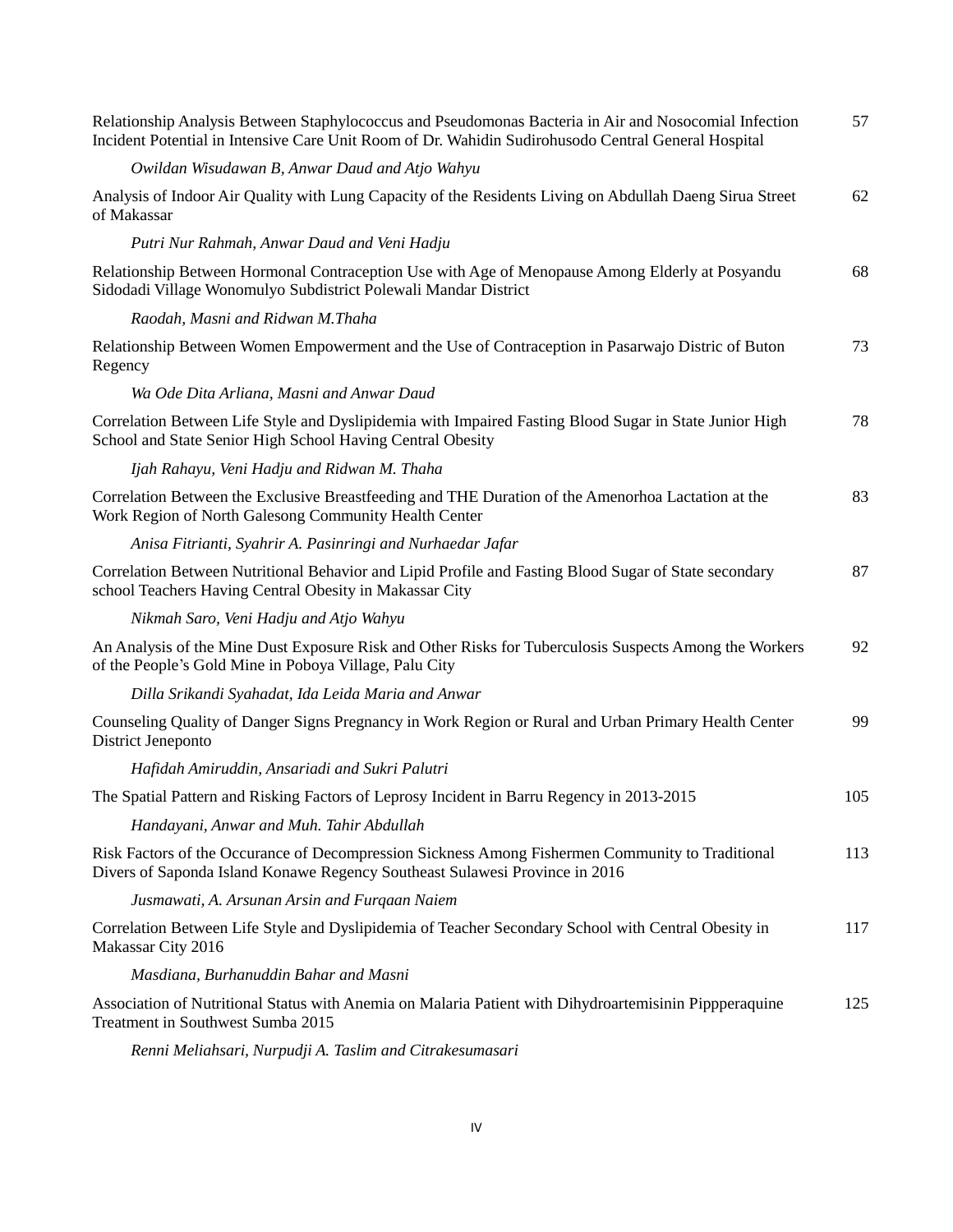| Survival of Breast Cancer Patients in Several Hospitals of Makassar City 2012-2016                                                                                                              | 132 |
|-------------------------------------------------------------------------------------------------------------------------------------------------------------------------------------------------|-----|
| Sarmila, Nur Nasry Noor and Suriah                                                                                                                                                              |     |
| Spatial Pattern and Risking Factors of Tuberculosis Disease Occurrence in Barru Regency                                                                                                         | 141 |
| Satriani, Anwar and Suriah                                                                                                                                                                      |     |
| Relationship Of Exposure Of Air Pollution In House With Occurrence Of Acute Respiratory Infections In<br>Children Under Five At Puskesmas Malimongan Baru in 2016                               | 149 |
| NUR INDAHSARI, Nur Nasry Noor and Dian Sidik Arsyad                                                                                                                                             |     |
| Quality of Antenatal Care at Community Health Centers and Midwifery Practitioner in Jeneponto                                                                                                   | 154 |
| Zhanaz Tasya, Ansariadi and Ridwan M.Thaha                                                                                                                                                      |     |
| Situational Analysis on Health Services for People with Chronic Diseases and Groups with High Risk: A<br>Case Study at Kohkha Municipality, Lampang, Thailand                                   | 159 |
| Lapatrada Numkham, Kaysorn Sumpowthong and Porntip Chompook                                                                                                                                     |     |
| Related Factors to the Performance of Cadres of Larva Monitoring and Health Workers in the Control of<br>Dengue High Fever (DHF) in Palopo                                                      | 165 |
| KHADIJAH MAULINDAH, Sukri Palutturi and Syamsiar S Russeng                                                                                                                                      |     |
| Correlation between the Life Style, Stress, and Leptin Level and the Obesity Status in Teachers of the State<br>Secondary Schools in Makassar City                                              | 170 |
| AKHIR PURWATI, Veni Hadju and Tahir Abdullah                                                                                                                                                    |     |
| Factors Affecting the Cultural Maturity of the Patient Safety on Medical and Paramedical Officers in DR,<br>Abdul Rival, Local General Hospital in Berau Regency, East Kalimantan Province 2016 | 174 |
| Nurlaila, Syahrir A. Pasinringi and Andi Zulkifli A                                                                                                                                             |     |
| Analysis of the Environmental Factors and the Efforts of the Community to Avoid the Mosquito Bites<br>Against the Endemic Dengue in Rappocini Sub-District, Makassar City                       | 179 |
| Muh. Kahfi, Hasanuddin Ishak and Ridwan M. Thaha                                                                                                                                                |     |
| Quality of Life of Chronic Renal Failure Patients Before and After Hemodialysis Treatment in Hospital<br>Undata and Hospital Anutapura Palu in 2016                                             | 185 |
| Fitri Yanti Usman Heba, Ridwan Amiruddin and Alimin Maidin                                                                                                                                      |     |
| Analysis of the Factor Causing the Medication Error in the Process of Medicine Administration of the<br>Patients at the Adult In-Care Room of Sangatta Regional General Hospital                | 192 |
| Gunani, Syahrir A. Pasinringi and Noer Bahry Noor                                                                                                                                               |     |
| Correlative Factors on Type 2 Diabetes Prevention Efforts of the Senior High School Students in Makassar                                                                                        | 197 |
| Ade Pratiwi Muslimin, Ida Leida M. Thaha and Rismayanti                                                                                                                                         |     |
| Descriptive Epidemiology of Neonatal Mortality in Gowa District 2015                                                                                                                            | 202 |
| Amalya Rezky Putri, Jumriani Ansar and Dian Sidik Arsyad                                                                                                                                        |     |
| Behavioral Prevention of Family Toward Typhoid FEVER Among Children in Kassi-Kassi Public Health<br>Center Working Area at Makassar City 2014-2015                                              | 208 |
| Astika Putri, Arsunan Arsin and Indra Dwinata                                                                                                                                                   |     |
| Factors Associated with Obesity Prevention Efforts Among the Senior High School Students in Makassar<br>City                                                                                    | 212 |
| $Flax$ W Noviguti Holmi, Didwan Aminuddin and Ida Loida M. Thabo                                                                                                                                |     |

*Elsa W Novianti Helmi, Ridwan Amiruddin and Ida Leida M. Thaha*